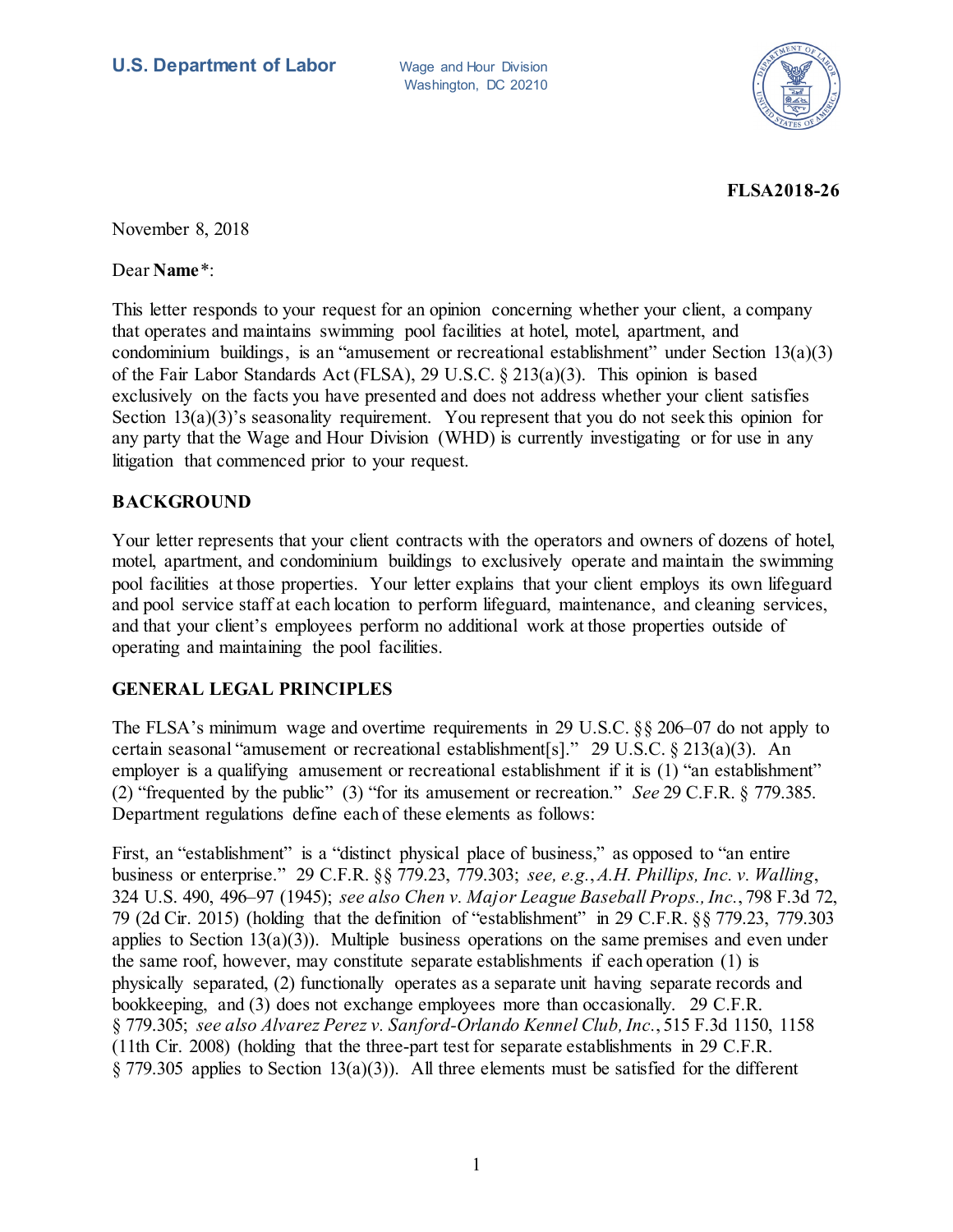operations to constitute separate establishments. *See* 29 C.F.R. § 779.305; *Gilreath v. Daniel Funeral Home, Inc.*, 421 F.2d 504, 510 (8th Cir. 1970).

Second, an establishment is "frequented by the public" if it is generally accessible to the public. *See* 29 C.F.R. § 779.385 ("Typical examples of such are the concessionaires at amusement parks and beaches."). Merely charging a fee for access does not preclude an establishment from being "frequented by the public." *See id.;* WHD Opinion Letter WH-312, 1975 WL 40936, at \*1 (May 7, 1975) (stating that country clubs with nonprohibitive fees may be frequented by the public); *see also Chen*, 798 F.3d at 79 (noting that DOL uses the language of "frequented by the public" to "broadly" define the amusement or recreational establishment exemption).<sup>[1](#page-1-0)</sup>

Third, an establishment is frequented by the public "for its amusement and recreation" if it exists for the purpose of amusement or recreation—such as a stadium, golf course, swimming pool, summer camp, skating rink, zoo, or other similar facility. *See, e.g.*, WHD Opinion Letter, 1999 WL 1002367, \*1 (Feb. 18, 1999); WHD Opinion Letter FLSA-717, 1986 WL 1171127, at \*2 (May 12, 1986). Moreover, a separate establishment whose "primary purpose is to establish, provide, maintain, and promote … recreational facilities and activities" also exists for amusement and recreation, even if its employees do not perform "traditional amusement or recreational activities." *Hamilton v. Tulsa Cty. Pub. Facilities Auth.*, 85 F.3d 494, 496–98 (10th Cir. 1996); *see also* WHD Opinion Letter FLSA2003-1, 2003 WL 23374597, at \*3 (Mar. 17, 2003) ("The nature of the employer's business, not the work performed by a particular employee, determines whether establishment-based exemptions … apply.").

## **OPINION**

Based on the facts you have provided, the swimming pools that your client's management business services constitute amusement or recreational establishments for purposes of Section 13(a)(3) provided that the pool facilities are physically separated and nonresidential occupants may frequent them.

First, because hotel, motel, apartment, and condominium properties ordinarily do not qualify as amusement or recreational establishments, *see, e.g.*, WHD Opinion Letter FLSA-1276, 1994 WL 1004822, at \*1 (May 6, 1994), each of the pools that your client operates must be physically separated from the hotel, motel, apartment, or condominium to qualify as a separate amusement or recreational establishment. *See* 29 C.F.R. § 779.305. Common examples of a physically separated pool facility include a rooftop or adjacent outdoor pool in a distinct physical space used exclusively for pool-related operations. On the other hand, examples of physically integrated pool facilities are restricted indoor pools within penthouse suites or pools with poolside food and beverage service from hospitality or residential staff. *Cf.* WHD Opinion Letter FLSA-830, 1972 WL 34909 (June 8, 1972) (stating that pool services that are "an integral part of the apartment building and motel" are not exempt). Additionally, the physically separated pool facility must conduct its business operations separately from the hotel, motel, apartment, or condominium. *See* 29 C.F.R. § 779.305. Because your client employs its own

<span id="page-1-0"></span> $\frac{1}{1}$ <sup>1</sup>Some courts reject the statement in 29 C.F.R.  $\S$  779.385 that an amusement or recreational establishment must be "frequented by the public." *See Brock v. Louvers & Dampers, Inc.*, 817 F.2d 1255 (6th Cir. 1987); *Ivanov v. Sunset Pools Mgmt. Inc.*, 567 F. Supp. 2d 189, 193 (D.D.C. 2008).